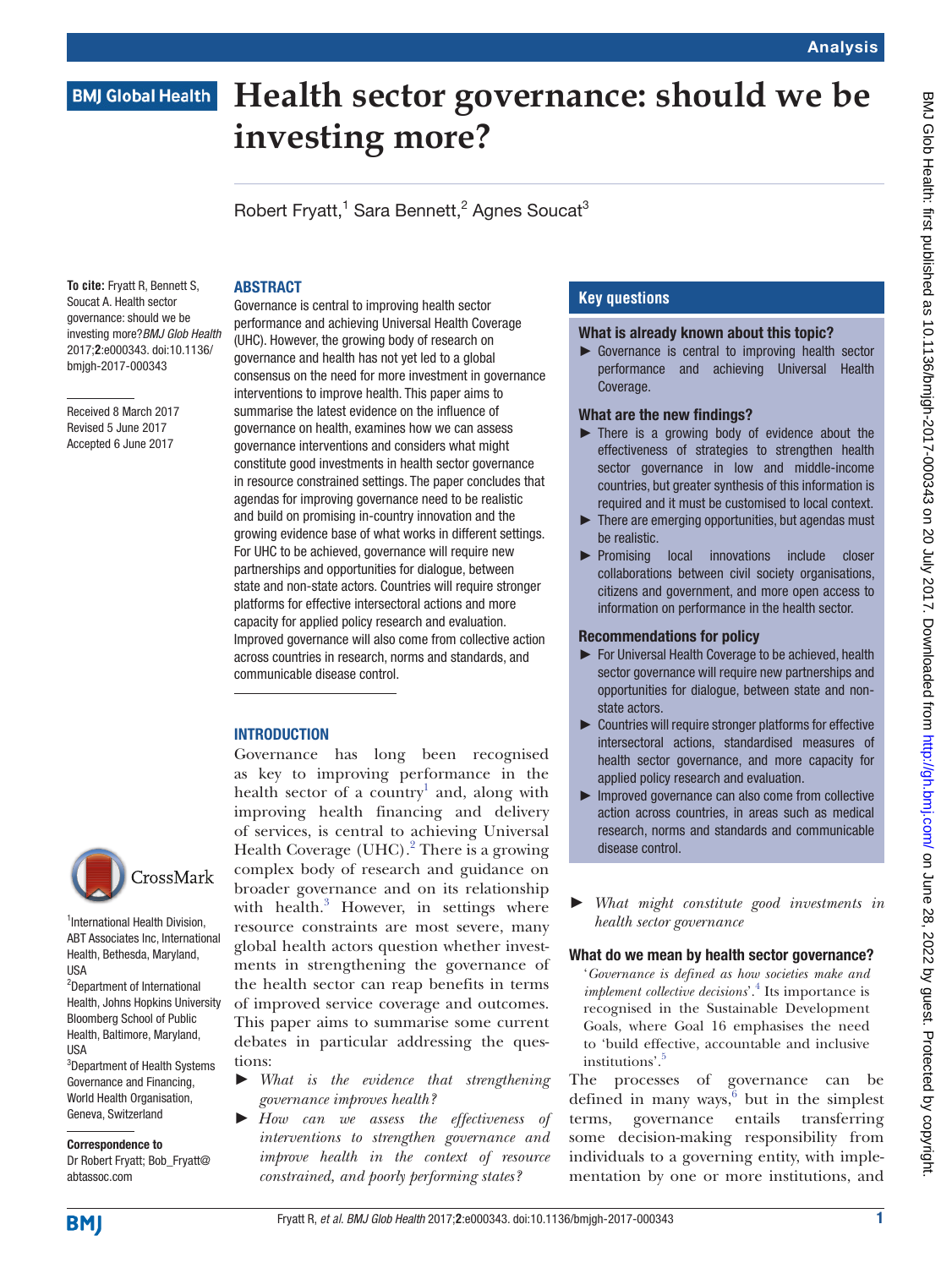

<span id="page-1-0"></span>**Figure 1** Governance and making services work for the poor (Source World Bank, 2004).

with accountability mechanisms to monitor and assure progress on the decisions made.<sup>[7](#page-4-6)</sup> Governing entities in the health sector can operate at different levels: global, national, subnational and local. The institutions responsible for implementation can be both formal, involving the public and non-state sectors, and informal, involving communities, work place and special interest groups. For health services, this process requires consideration of, as a minimum, three sets of actors and the relationship between them (see [figure](#page-1-0) 1). $8$  Citizens are the 'clients' of service providers and ideally should be able to hold the provider accountable for services. However, accountability more usually is expected to come through government's and other agencies' relationships with providers. This may involve insurance funds, professional bodies, academic and training schools, accreditation agencies, donors and international development partners.

Governance can be strengthened through improving the 'short route', or bottom–up form of accountability between clients and providers. This might be done by tailoring the services to specific needs, by local users becoming effective monitors of providers and by improving choice and participation. Governance can also be strengthened through improving the 'long route', or top–down form of accountability, by holding policymakers more accountable for services, and by making policymakers better positioned to influence the quality and coverage of services. This can, for example, be achieved through making information more accessible (on, eg, finances, performance or political commitments) and improving supply-side functions (eg, public financial management, human resources, information management and regulations of public–private partner-ships).<sup>[9](#page-4-8)</sup> Both types of accountability are required for effective governance to be sustained.

The link between governance and health can operate at multiple levels, including the broader governance environment, public policies both external and internal to the health sector and the effectiveness of organisations within the health sector that carry out specific governance-related tasks $^{10 \text{ 11}}$  [\(figure 2\)](#page-1-1).



<span id="page-1-1"></span>Figure 2 Governance and the health sector (adapted from Savedoff 2009).

#### Does stronger governance improve health?

The association between broader governance and health can be direct, for example, autocratic governments leading to increased famine mortality<sup>[7](#page-4-6)</sup>, or indirect, through stronger governance across sectors that influences health and increased income.<sup>12</sup> <sup>13</sup> Composite measures of regulatory quality, rule of law and control of corruption are associated with decreases in infant mortality rates.[14](#page-4-11) In sub-Saharan Africa, spending can be twice as effective in improving under five mortality and increasing life expectancy where there is higher quality of governance, $^{15}$  although the impact on equity is less clear. $^{16}$  In low and middle-income countries, the impact of international development assistance for health is dependent on the quality of state institutions and policies[.17](#page-4-14) Democratic reforms, particularly if long lasting, are linked to improvements in health<sup>[18 19](#page-4-15)</sup> and UHC.<sup>2</sup> However, this association is inconsistent<sup>7</sup>, and some countries without a democracy saw major progress against the Millennium Development Goals. Where broader governance breaks down, leading to conflict, war and the loss of peace and security, there is a major impact on health, through direct violence and injury, loss of social protection, poor nutrition, unsafe water as well as collapsing health systems. The impact can extend for many years after conflicts have ceased.<sup>[21](#page-4-17)</sup>

Various public policies are associated with improved health in low and middle-income countries. Decentralisation, for example, can potentially improve responses to local needs, promote policymaking that empowers beneficiaries and community engagement that strengthens social capital (ie, trust and reciprocation)<sup>7</sup>. Strong public sector financial management associated with reduced corruption has been shown to improve the likelihood that increased public health spending improves health outcomes.<sup>22</sup>  $23 \text{ There are health implications}$ of governance in other sectors as is recognised in the call for 'health in all policies'. $24$  Finally, the governance of specific health sector organisations may also affect health. More effective governance of the Ministries of Health, for example, can mobilise sufficient funds and ensure adequate infrastructure for the faster uptake of new technology such as vaccines.<sup>25</sup> Effective governance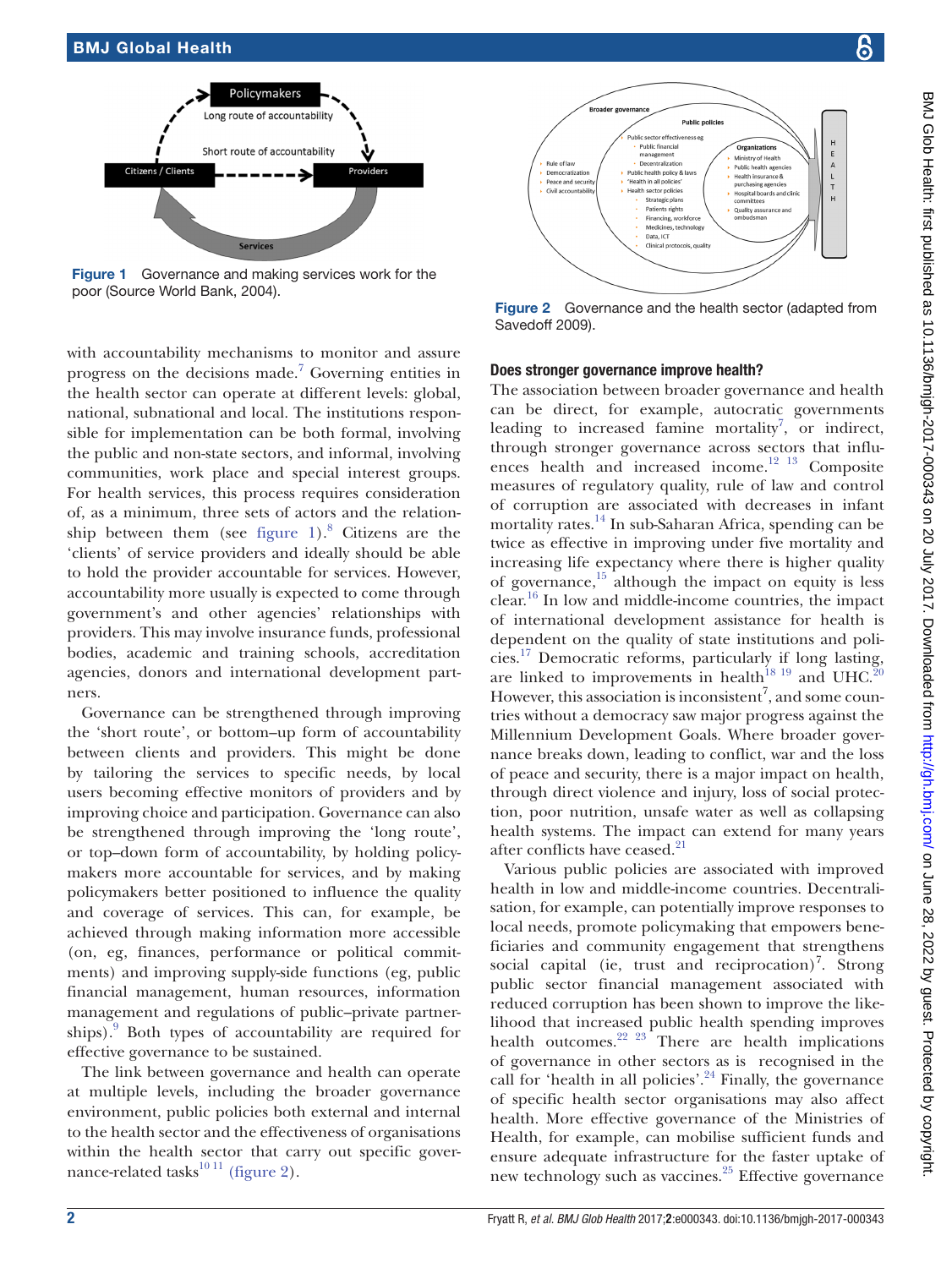of public health agencies, such as those overseeing screening and prevention or public health emergen $cies$ ,  $z<sup>6</sup>$  is a key factor in their performance. Health service providers that are more accountable to local communities, via clinic committees or similar structures, can also lead to improved health outcomes. $27$  Our knowledge on how to improve responsiveness and accountability in resource poor settings continues to grow<sup>[28 29](#page-4-23)</sup>.

#### How do we measure governance's influence on health?

The multifaceted nature of governance means that it is not straightforward to assess how governance affects health. Frequently, studies investigating the effects of broad governance on health employ composite measures of governance, $30\,31$  or democracy, $32$  the climate for private investment<sup>[33](#page-4-26)</sup> or corruption,<sup>34</sup> as well as regionally defined measures. [35](#page-4-28) Some measures have been designed by the World Bank specifically to guide policymakers as to what actions they can take to strengthen governance.<sup>36</sup>

Health sector governance is similarly multifaceted and there is, as yet, no standardised methodology to conceptualise and measure governance and its influence on the performance of the health sector. However, it can be assessed through reviewing specific functions or principles such as arrangements for stakeholder participation in health planning processes, local health service accountability mechanisms, availability of information on provider performance, the clarity of health sector legislation, enforcement of health regulations and the availability of procedures to report misuse of resources. $37 38$  While many of these functions are common to other sectors, health information needs special attention given the high level of asymmetry of information in healthcare. Another approach to assessing health sector governance is to review the roles and responsibilities among key actors, such as politicians, policymakers, clients or citizens and providers of services[.39](#page-4-31) More focused assessments may use political economy analyses, $40$  assessment of participation or inclusion in decision making, $41$  and functional audits of key institutions and governing entities. $42$  The latter might include reviewing the functioning of parliamentary oversight committees, $43$  hospital boards $44$  and clinic committees, $45$  or mechanisms for overseeing particular health programmes. Assessing and improving governance for cross-sectoral interventions poses particular challenges, as can be seen with struggles to prioritise and coordinate action on early childhood development $^{46}$  $^{46}$  $^{46}$  and improving nutrition.[47](#page-4-39)

The choice of governance measure is determined by the reason for the assessment and the questions being asked.[48 49](#page-4-40) Measures of governance can be rules-based *determinants* (such as presence of policies, standards and laws) and / or more outcome-based *performance* measures (such as health worker absenteeism, proportion of government funds reaching district facilities, stock-out rates for essential drugs).<sup>11</sup> Those undertaking research on governance in the health sector have proposed the use of common 'governance results',

such as transparency, participation and policy capacity, to allow for a more rigorous comparison of different interventions.[50](#page-4-42) However, in many situations, outside of formal research, a pragmatic approach to assessing any governance arrangement is to use existing information to assess *structure*, whether governing entities are in place and functioning; *process,* whether decisions made are being implemented; and *outcome* to determine whether there is the desired improvement in performance or health outcomes.<sup>[51](#page-4-43)</sup>

#### Towards an agenda for strengthening governance to improve health in resource poor states

In low and middle-income countries, a key question for the international health community is what is feasible to achieve in terms of improving governance if the broader political environment is not strongly supportive. In building a future agenda, we propose that four factors be considered.

#### Setting a realistic agenda

The list of interventions and 'reforms' required to strengthen governance can be long and daunting. Changes need to take into consideration local capacities and feasibility, and work towards 'good enough' rather than ideal conditions of governance. $52$  The agenda will vary according to local context and/or level of resources available. Well-accepted approaches focus on improving public sector effectiveness through a stronger civil service, improved audits, decentralisation and more local accountability.<sup>53</sup> State institutions can be made more effective through a combination of stronger citizen engagement and improved public responsiveness. [54](#page-4-46) Such efforts, however, need to understand the importance of power and political will, as well as insti-tutional capacity, in getting policies implemented.<sup>[55](#page-4-47)</sup> Corruption can be very high in the health sector, $56$  and there is growing evidence of which interventions work to reduce it.[57](#page-4-49) Research on corruption in the health sector of low-income settings is still quite limited, but does show that interventions depend on political commitment for their success.<sup>[58](#page-4-50)</sup>

Different aspects of the health sector require their own governance mechanisms to be effective. For example, strategic purchasing for health requires governing entities to make decisions on the services, or benefits package, to be provided, on the roles of purchaser(s) and providers, as well as on the level of resources required to meet service entitlements.<sup>59</sup> Similarly, governance mechanisms are important for strengthening the health workforce $^{60}$  (such as accreditation, licensing and registration), improving access and procurement of essential drugs and medical supplies $^{61}$  (using, eg, inspections and pharmacovigilance), and standardising health data and health information systems. $62$  There is growing experience of various governance arrangements that make service providers accountable for continuously improving the quality of their services.<sup>[63](#page-5-4)</sup>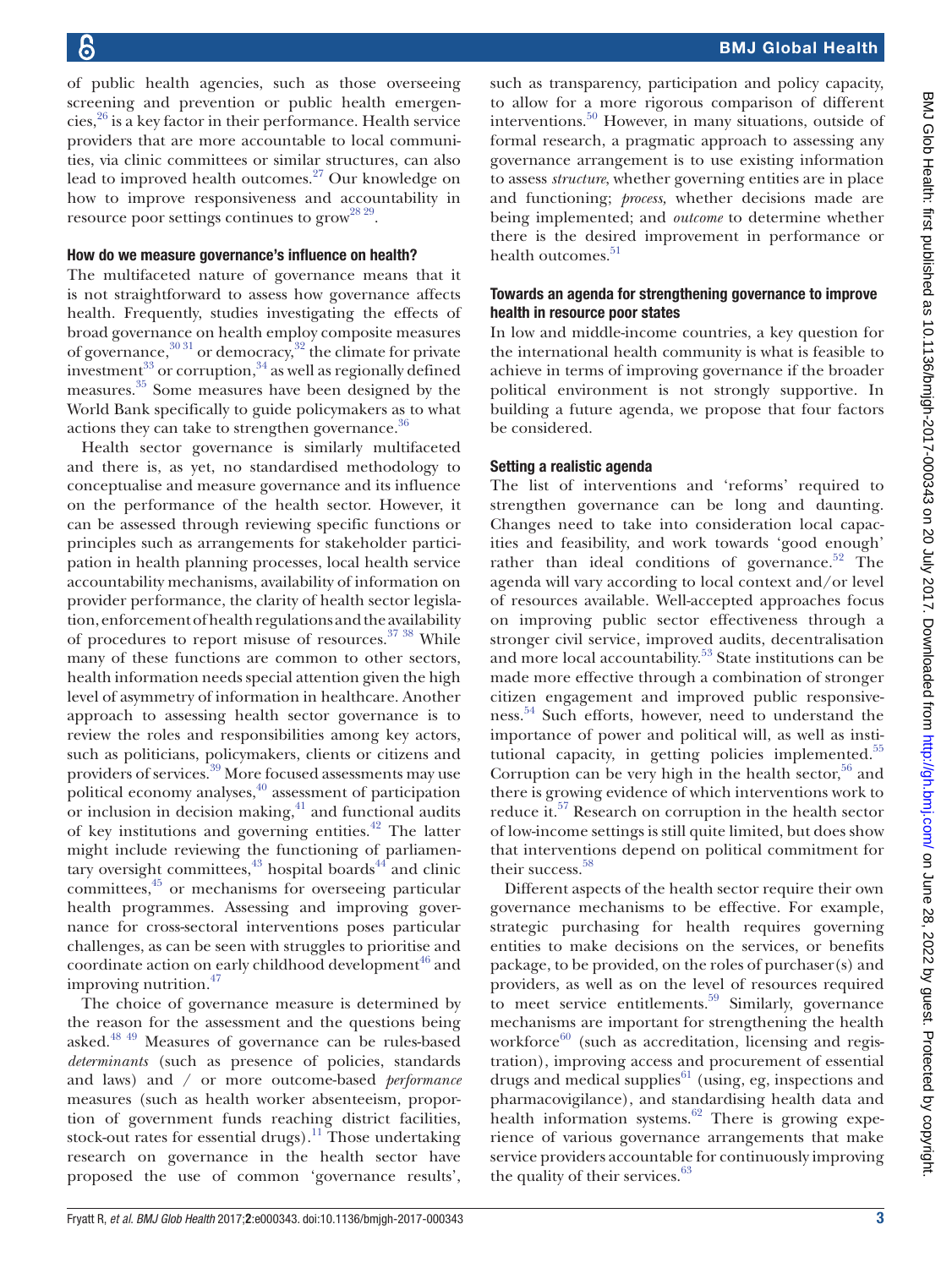#### Exploring international standards for health sector governance

As the arguments and evidence base becomes stronger, so the international public health community will be able to explore and promote a broader set of governance standards for the health sector through global and regional agreements. A standardised methodology for assessing health sector governance is required. Some standards already exist informally through peer exchange, as with the changing role of Ministries of Health, $^{64}$  $^{64}$  $^{64}$  and through more formal arrangements with international bodies, such as for Intellectual Property<sup>[65](#page-5-6)</sup> and health of migrant workers.<sup>[66](#page-5-7)</sup> Calls are already being made for a broader Framework Convention on Health covering accountability, financing, equity and intellectual property.[67](#page-5-8) WHO's work on health laws and UHC is progressing.[68](#page-5-9) Other pragmatic steps could be made as international scientific evidence and consensus evolves. Lessons could also be drawn from other global efforts such as the Framework Convention for Tobacco Control<sup>[69](#page-5-10)</sup> and the Open Government Partnership.<sup>[70](#page-5-11)</sup> Introducing standards on freedom of information and transparency of health and health systems data could be an important next step. $^{71}$  $^{71}$  $^{71}$ 

#### Building on promising innovation

Institutional rigidities and vested interests mean that frequently strengthening governance is challenging and likely to encounter resistance from powerful stakeholder groups. In this context, innovation in governance can be key, disrupting existing power structures, organisational cultures and patterns of behaviour. In recent years, there have been a number of promising innovations in health sector governance. There is a growing recognition of the potential for collaborations between civil society organisations, citizens and government to monitor different aspects of performance in the health sector and take actions to improve it.<sup>[72](#page-5-13)</sup> Another promising area is the growing use of digital technologies to promote transparency, strengthen decision making, mobilise citizens for accountability and automate audit processes.[73](#page-5-14) These two innovations are clearly synergistic, with digital technology facilitating the participation of non-traditional groups in governance. Robust evidence about the effectiveness of such strategies is still accumulating<sup>73</sup>, but does suggest that they can be effective if there are also shifts in government's organisational culture<sup>74</sup>, including effective sanctions and not just more information.<sup>[75](#page-5-16)</sup>

Finally, while innovation may be key to disrupting well-established but poor governance processes, most incentives in government systems militate against risk taking. Government systems need to adapt to both encourage risk taking and management of risk.<sup>[76](#page-5-17)</sup>

#### Gathering evidence on what works

Making the case for additional health governance investments when resources are scarce can be difficult.

This paper has documented the growing literature reporting primary research on strategies to strengthen health sector governance, and some of these papers have been systematically reviewed. However, more comprehensive review and synthesis of the evidence on what works in different situations, and the resource implications of these efforts, would help make the case. Certainly, evaluative studies of health governance interventions are important, but effective governance strategies are typically path dependent and context specific. As approaches are rolled out, they should be linked to careful research that both enables learning as to what works, and facilitates fine-tuning and adaption of the strategy.

### **CONCLUSIONS**

Effective governance of the health sector is a critical foundation for improving health. For UHC to be achieved, health sector governance will require new partnerships and opportunities for dialogue, between state and non-state actors. Countries will require stronger platforms for effective intersectoral actions and more capacity for applied policy research and evaluation. Improved governance for health also requires collective action across countries, in areas such as medical research, norms and standards, and communicable disease control. Governance is too critical to the effectiveness of the health sector for us not to invest in it. Although health sector governance is unlikely to be perfect in any context, there are proven ways to strengthen critical aspects even in a context where broader governance is problematic. While there is a growing body of evidence about the effectiveness of strategies to strengthen governance in low and middle-income countries, greater synthesis of this information is required and it must be customised to local context. Standardised methodologies for assessing health sector governance are needed, and improved public access to health information should be an early objective. These agendas are all long term, but are important if the aspirations set by the goal of UHC are to become a reality.

Contributors RF and SB contributed to sections of the final draft article and AS provide comments on final drafts prior to completion and submission. All read comments from reviewers and contributed to the amended version. For final draft, RF made changes and coauthors read and agreed to changes.

Competing interests None declared.

Provenance and peer review Not commissioned; externally peer reviewed.

Open Access This is an Open Access article distributed in accordance with the Creative Commons Attribution Non Commercial (CC BY-NC 4.0) license, which permits others to distribute, remix, adapt, build upon this work non-commercially, and license their derivative works on different terms, provided the original work is properly cited and the use is non-commercial. See: [http://creativecommons.org/](http://creativecommons.org/licenses/by-nc/4.0/) [licenses/by-nc/4.0/](http://creativecommons.org/licenses/by-nc/4.0/)

© Article author(s) (or their employer(s) unless otherwise stated in the text of the article) 2017. All rights reserved. No commercial use is permitted unless otherwise expressly granted.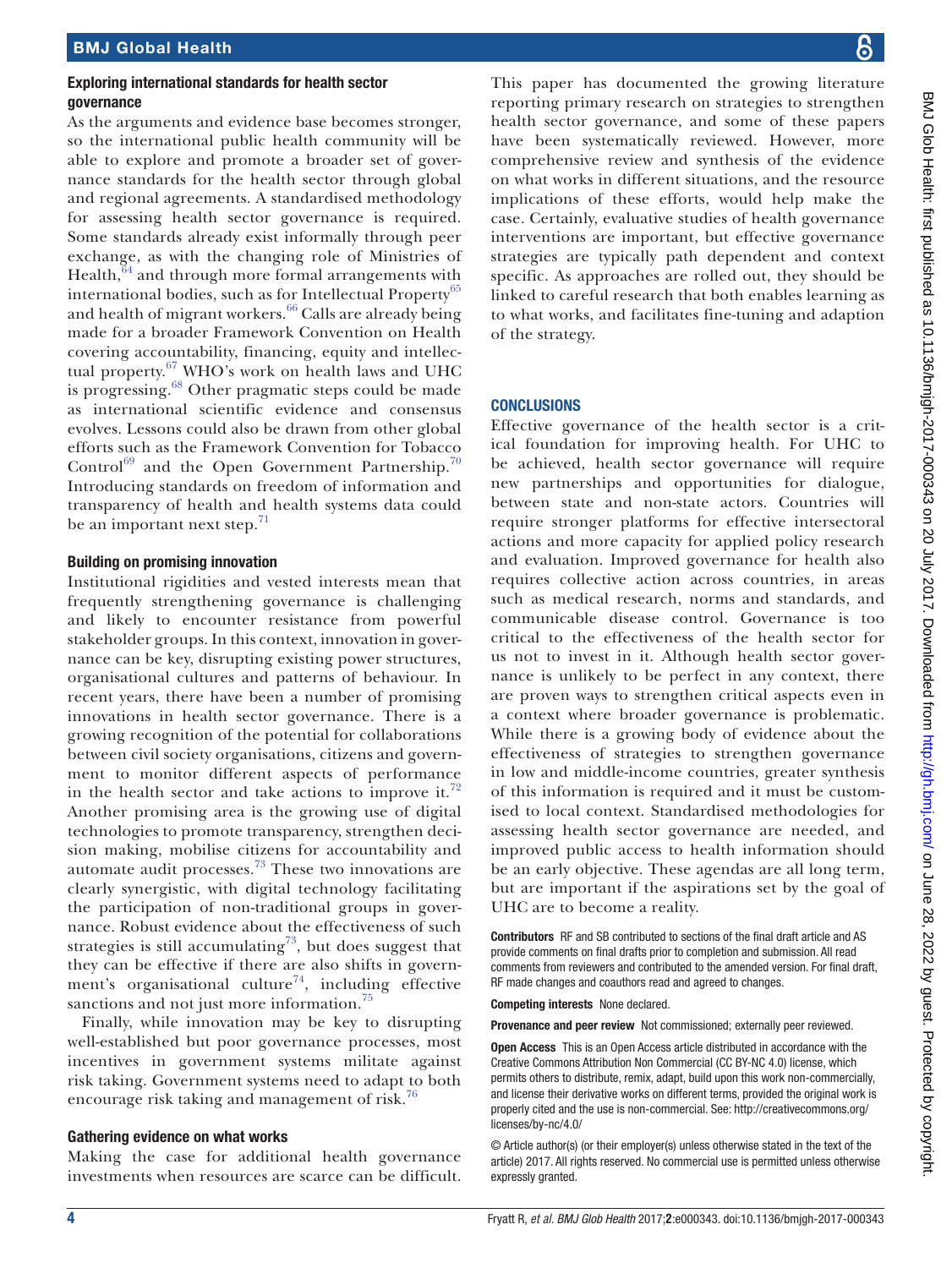# BMJ Global Health

#### **References**

- <span id="page-4-0"></span>1. Health Systems-Governance WHO. [http://www.who.int/](http://www.who.int/healthsystems/topics/stewardship/en/) [healthsystems/topics/stewardship/en/](http://www.who.int/healthsystems/topics/stewardship/en/) (accessed Nov 8 2016).
- <span id="page-4-1"></span>2. *Health Systems strengthening for UHC: building a shared vision*. UHC 2030, Presentation, WHO, 2016.
- <span id="page-4-2"></span>3. WHO EURO (WHO Regional Office for Europe). In: Greer SL, Wismar M, Figueras J, *Strengthening HealthSystem Governance: Better policies, stronger performance*. European Observatory on Health Systems and Policies, 2016. WHO.
- <span id="page-4-3"></span>4. European Observatory on Health Systems and Policies. *Kosinska M Preface in 'Strengthening Health System Governance: Better policies, stronger performance'*. 2016 WHO.
- <span id="page-4-4"></span>5. Sustainable Development Goal 16: un. [https://sustainabledevelopm](https://sustainabledevelopment.un.org/sdg16) [ent.un.org/sdg16](https://sustainabledevelopment.un.org/sdg16) (accessed Nov 8 2016).
- <span id="page-4-5"></span>6. Barbazza E, Tello JE. A review of health governance: definitions, dimensions and tools to govern. *[Health Policy](http://dx.doi.org/10.1016/j.healthpol.2014.01.007)* 2014;116:1–11.
- <span id="page-4-6"></span>7. Ciccone DK, Vian T, Maurer L, *et al*. Linking governance mechanisms to health outcomes: a review of the literature in low- and middleincome countries. *[Soc Sci Med](http://dx.doi.org/10.1016/j.socscimed.2014.07.010)* 2014;117:86–95.
- <span id="page-4-7"></span>8. Making services work for the Poor. World Development Report. World Bank, 2004. Brinkerhoff D. Accountability and health systems: toward Conceptual clarity and policy relevance. *Health Policy and Planning* 2004;19:371–9.
- <span id="page-4-8"></span>9. Brinkerhoff DW. Accountability and health systems: toward conceptual clarity and policy relevance. *[Health Policy Plan](http://dx.doi.org/10.1093/heapol/czh052)* 2004;19:371–9.
- <span id="page-4-9"></span>10. Kickbusch I, Gleicher D. *Smart governance for health and well-being: the evidence*. WHO Regional Office forEurope, 2014.
- <span id="page-4-41"></span>11. Savedoff WD. Governance in the health sector: a strategy for measuring determinants and performance. *Social Insight. Submitted to World Bank* (accessed Nov 1 2009).
- <span id="page-4-10"></span>12. Klomp J, De Haan J. Effects of governance on health: a crossnational analysis of 101 countries. *[Kyklos](http://dx.doi.org/10.1111/j.1467-6435.2008.00415.x)*;61:599–614.
- 13. Holmberg S, Rothstein B. Dying of corruption. *[Health Econ Policy](http://dx.doi.org/10.1017/S174413311000023X)  [Law](http://dx.doi.org/10.1017/S174413311000023X)* 2011;6:529–47.
- <span id="page-4-11"></span>14. Lazarova EA. Governance in relation to infant mortality rate: evidence from around the world. *[Annals of Public and Cooperative](http://dx.doi.org/10.1111/j.1467-8292.2006.00311.x)  [Economics](http://dx.doi.org/10.1111/j.1467-8292.2006.00311.x)* 2006;77:385–94394.
- <span id="page-4-12"></span>15. Makuta I, O'Hare B, O'Hare B. Quality of governance, public spending on health and health status in sub Saharan Africa: a panel data regression analysis. *[BMC Public Health](http://dx.doi.org/10.1186/s12889-015-2287-z)* 2015;15:932.
- <span id="page-4-13"></span>16. Olafsdottir AE, Reidpath DD, Pokhrel S, *et al*. Health systems performance in sub-Saharan Africa: governance, outcome and equity. *[BMC Public Health](http://dx.doi.org/10.1186/1471-2458-11-237)* 2011;11:237.
- <span id="page-4-14"></span>17. Burnside C and David Dollar D. Aid, policies, and growth: revisiting the evidence. *World Bank Policy Research Paper, Number O* 2004;2834.
- <span id="page-4-15"></span>18. Pieters H, Curzi D, Olper A, *et al*. Effect of democratic reforms on child mortality: a synthetic control analysis. *[Lancet Glob Health](http://dx.doi.org/10.1016/S2214-109X(16)30104-8)* 2016;4:e627–e632.
- 19. Wang Y, Mechkova V, Andersson F. *Does Democracy or Good Governance Enhance Health? New Empirical evidence 1900-2012*. University of Gothenburg: THE VARIETIES OF DEMOCRACY INSTITUTE September 2015. Working Paper SERIES 2015:11.
- <span id="page-4-16"></span>20. Grepin KA, Dionne KY. *Democratization and universal health coverage: a case comparison of Ghana, Kenya and Senegal*. Volume VI: Global Health Governance, 2013. 2). Summer.
- <span id="page-4-17"></span>21. Ghobarah HA, Huth P, Russett B. The post-war public health effects of civil conflict. *[Soc Sci Med](http://dx.doi.org/10.1016/j.socscimed.2003.11.043)* 2004;59:869–84.
- <span id="page-4-18"></span>22. Rajkumar AS, Swaroop V. Public spending and outcomes: does governance matter? *[J Dev Econ](http://dx.doi.org/10.1016/j.jdeveco.2007.08.003)* 2008;86:96–111.
- 23. World Bank.Wagstaff A and Mariam Claeson M. *The Millennium Development Goals for health: Rising to the challenges* 2004.
- <span id="page-4-19"></span>24. Health in all policies: helsinki statement. *framework for country action*. WHO, 2013.
- <span id="page-4-20"></span>25. Glatman-Freedman A, Cohen ML, Nichols KA, *et al*. Factors affecting the introduction of new vaccines to poor nations: a comparative study of the Haemophilus influenzae type B and hepatitis B vaccines. *[PLoS One](http://dx.doi.org/10.1371/journal.pone.0013802)* 2010;5:e13802.
- <span id="page-4-21"></span>26. WHO. A systematic review of Public Health Emergency Operations Centres (EOC). *Who/hse/gcr/2014.1 Who* 2013.
- <span id="page-4-22"></span>27. Björkman M, Svensson J. Power to the people: evidence from a Randomized Field experiment on Community-Based monitoring in Uganda. *[Q J Econ](http://dx.doi.org/10.1162/qjec.2009.124.2.735)* 2009;124:735–69.
- <span id="page-4-23"></span>28. Cleary SM, Molyneux S, Gilson L. Resources, attitudes and culture: an understanding of the factors that influence the functioning of accountability mechanisms in primary health care settings. *[BMC](http://dx.doi.org/10.1186/1472-6963-13-320)  [Health Serv Res](http://dx.doi.org/10.1186/1472-6963-13-320)* 2013;13:320.
- 29. Lodenstein E, Dieleman M, Gerretsen B, *et al*. Health provider responsiveness to social accountability initiatives in low- and middleincome countries: a realist review. *[Health Policy Plan](http://dx.doi.org/10.1093/heapol/czw089)* 2017;32:czw089.
- <span id="page-4-24"></span>30. Worldwide governance indicators. World Bank. [http://info.](http://info.worldbank.org/governance/wgi/index.aspx#home) [worldbank.org/governance/wgi/index.aspx#home](http://info.worldbank.org/governance/wgi/index.aspx#home) (accessed Nov 8 2016).
- 31. The Country Policy and Institutional Assessment (CPIA). [http://data.](http://data.worldbank.org/data-catalog/CPIA) [worldbank.org/data-catalog/CPIA](http://data.worldbank.org/data-catalog/CPIA) (accessed Nov 25th 2016).
- <span id="page-4-25"></span>32. Bertelsmann Transformation Index. Bertelsmann Institute. [http://](http://www.bti-project.org/home/) [www.bti-project.org/home/](http://www.bti-project.org/home/) (accessed Dec 3 2016).
- <span id="page-4-26"></span>33. Political risk service group. <https://www.prsgroup.com/>(accessed Nov 8 2016).
- <span id="page-4-27"></span>34. Corruption perception index. Transparency Institute. [http://www.](http://www.transparency.org/) [transparency.org/](http://www.transparency.org/) (accessed Dec 3 2016).
- <span id="page-4-28"></span>35. Ibrahim Index of African Governance (IIAG). [http://mo.ibrahim.](http://mo.ibrahim.foundation/iiag/) [foundation/iiag/](http://mo.ibrahim.foundation/iiag/) (accessed Dec 3 2016).
- <span id="page-4-29"></span>36. Actionable governance indicators. World Bank. [http://www.agidata.](http://www.agidata.org/Site/Default.aspx) [org/Site/Default.aspx](http://www.agidata.org/Site/Default.aspx) (accessed Dec 3 2016).
- <span id="page-4-30"></span>37. Siddiqi S, Masud TI, Nishtar S, *et al*. Framework for assessing governance of the health system in developing countries: gateway to good governance. *[Health Policy](http://dx.doi.org/10.1016/j.healthpol.2008.08.005)* 2009;90:13–25.
- 38. Health Systems 20/20. The Health System Assessment Approach: a How-To Manual. version 2.0. 2012. [www.healthsystemassessment.](www.healthsystemassessment.org) [org](www.healthsystemassessment.org)
- <span id="page-4-31"></span>39. Derick W Brinkerhoff DW, Bossert TJ. Health governance: principal– agent linkages and health system strengthening. *Health Policy and Planning* 2013:1–9.
- <span id="page-4-32"></span>40. Harris D. Applied political economy analysis A problem-driven framework. *Overseas Development Institute* 2013.
- <span id="page-4-33"></span>41. Berlan D, Shiffman J. Holding health providers in developing countries accountable to consumers: a synthesis of relevant scholarship. *[Health Policy Plan](http://dx.doi.org/10.1093/heapol/czr036)* 2012;27:271–80.
- <span id="page-4-34"></span>42. Galinsky DG, Schweitzer ME. The ups and Downs of managing hierarchies: the Keys to organizational effectiveness. leadership & managing people Case Study. *Harvard Business Review* 2015.
- <span id="page-4-35"></span>43. Experiences of parliamentary committees on Health in promoting health equity in East and Southern Africa. Regional Network for Equity in Health in east and southern Africa (EQUINET). *Discussion* 2009;73.
- <span id="page-4-36"></span>44. Jha A, Epstein A. Hospital Governance and the Quality of Care. *[Health Aff](http://dx.doi.org/10.1377/hlthaff.2009.0297)* 2010;29:182–7.
- <span id="page-4-37"></span>45. Lodenstein E, Dieleman M, Gerretsen B, *et al*. Health provider responsiveness to social accountability initiatives in low- and middle-income countries: a realist review. *[Health Policy Plan](http://dx.doi.org/10.1093/heapol/czw089)* 2017;32:125–40.
- <span id="page-4-38"></span>46. Shawar YR, Shiffman J. Generation of global political priority for early childhood development: the challenges of framing and governance. *[Lancet](http://dx.doi.org/10.1016/S0140-6736(16)31574-4)* 2017;389:119–24.
- <span id="page-4-39"></span>47. Sunguya BF, Ong KI, Dhakal S, *et al*. Strong nutrition governance is a key to addressing nutrition transition in low and middle-income countries: review of countries' nutrition policies. *[Nutr J](http://dx.doi.org/10.1186/1475-2891-13-65)* 2014;13:65.
- <span id="page-4-40"></span>48. Lewis M, Pettersson G. *Governance in health care delivery: raising performance*. World Bank, 2009.
- 49. WHO. Health systems governance: toolkit on monitoring health systems strengthening. *Geneva* 2008.
- <span id="page-4-42"></span>50. Greer SL, Wismar M, Figueras J. Introduction: strengthening governance amidst changing governance. In: *Strengthening Health System Governance: better policies, stronger performance'*. WHO: European Observatory on Health Systems and Policies, 2016.
- <span id="page-4-43"></span>51. Savedoff WD, Smith PC. Measuring governance: accountability, management and research. *'Strengthening Health System Governance: Better policies, stronger performance'. European Observatory on Health Systems and Policies*. WHO, 2016.
- <span id="page-4-44"></span>52. Grindle MS. Good enough governance: poverty reduction and reform in developing countries. In: *[Governance: an International](http://dx.doi.org/10.1111/j.0952-1895.2004.00256.x)  [Journal of Policy, Administration and Institutions](http://dx.doi.org/10.1111/j.0952-1895.2004.00256.x)*. , 2004:17, 525–48. No 4.
- <span id="page-4-45"></span>53. Carothers T, Brechenmacher S. *Accountability, Transparency, Participation and Inclusion. A new developmentconsensus?* Carnegie Endowment for International Peace, 2014.
- <span id="page-4-46"></span>54. Fox J. Social accountability: what does the evidence really say? Global Partnership for Social Accountability. *GPSA working paper* 2014;1.
- <span id="page-4-47"></span>55. Report WD. Governance and the law (forthcoming). 2017 [http://](http://www.worldbank.org/en/publication/wdr2017) [www.worldbank.org/en/publication/wdr2017](http://www.worldbank.org/en/publication/wdr2017) (accessed Feb 14 2017)
- <span id="page-4-48"></span>56. Vian T. Review of corruption in the health sector: theory, methods and interventions. *[Health Policy Plan](http://dx.doi.org/10.1093/heapol/czm048)* 2008;23:83–94.
- <span id="page-4-49"></span>57. Gaitonde R, Oxman AD, Okebukola PO, *et al*. Interventions to reduce corruption in the health sector. *Cochrane Database Syst Rev* 2016;8:CD008856.
- <span id="page-4-50"></span>58. Huss R, Green A, Sudarshan H, *et al*. Good governance and corruption in the health sector: lessons from the Karnataka experience. *[Health Policy Plan](http://dx.doi.org/10.1093/heapol/czq080)* 2011;26:471–84.